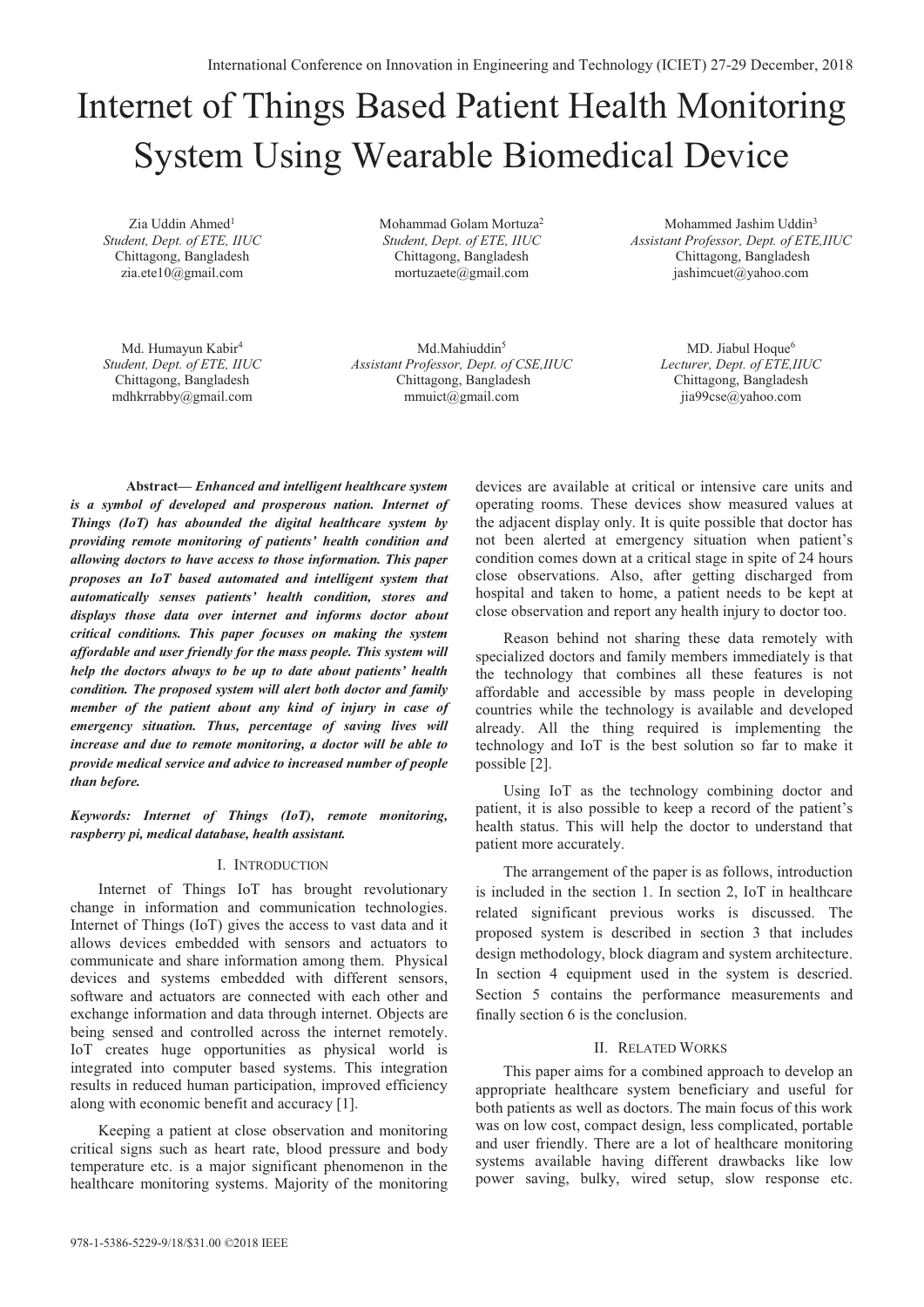Wearable wireless system is very helpful to overcome these drawbacks. Some significant and related works have been focused in the literature.

In [3] author Highlighted the opportunities and challenges for IoT in realizing this vision of the future of health care. He proposed that multiple physiological measurements can readily be incorporated with wearable sensors and this enables stocking of data having much accurate sampling rate over much longer time scales.

In [4] author proposed a system where different sensors are being connected to the transmitter board of Arduino Fio where module of xbee is also connected. An Arduino is connected to patient side computer that receives the sensed values wirelessly. LabVIEW reads all these values. LabVIEW is connected with internet and it generates an URL that is accessible from any computer.

In [5] author proposed a system where all of the sensors will be directly connected with the Raspberry Pi which will then display the calculated outputs, ring alarm in case of any hazards, alert through Email and SMS and also keep a cloud display and database for further use of those data. This system has an interesting feature that the prescribed medications' names and dosage units will be displayed.

In [6] author compared between different existing system used for IoT and choose GSM-GPRS system for transmission of data and RFID for checking human activity.

In [7] author proposed a system that uses Atmega328P microcontroller for sensing the data and ESP8266 Wi-Fi module to transmit data over internet. The Wi-Fi module has storing and processing capacity, so it is very easy to be connected with.

In [8] a system is being proposed by the author that measures patient's body temperature and heart rate and uses IoT features. This system supports displaying gathered data through mobile application. Wi-Fi module is used to transmit data to internet and using Bluetooth technology, data is being displayed at mobile application.

In [9] author proposed a system to measure heart rate and body fat using LPC 2129 ARM Processor Development Board. Wi-Fi technology was used to send data to web server and those data were displayed using a web page.

In [10] author discussed about all of the available architectures for IoT network. Also, author compared between different technologies for sensing different human body parameters side by side and also he makes comparison between data transmission and receiving technologies according to the size and requirement of the data.

 It is a complete survey indeed and very much helpful for understanding IoT networks and their operations.

# III. SYSTEM DESCRIPTION

*A. System Structure* 









The system consists of two different sides where one is web application side consisting of web pages including database and another is the patient side which consists wearable sensor. Figure 01 and figure 02 depict the total block diagram and flow chart of the system and figure 03 illustrates circuit diagram of our wearable sensor.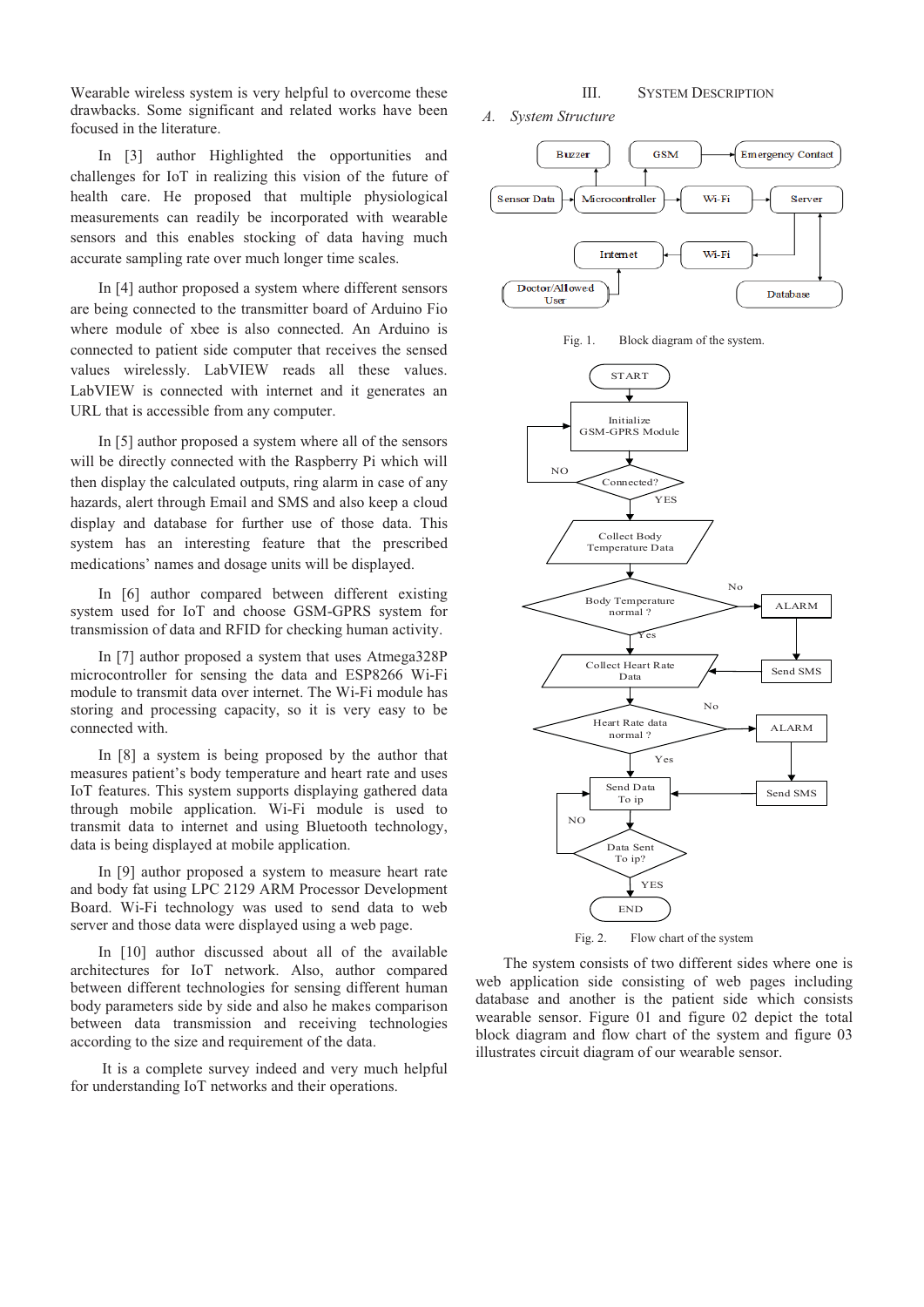

Fig. 3. Circuit simulation of the system.

## B. *Web Server*

The server is formed using Flask which is a Pythonbased micro web framework and server. Despite the word micro, Flask support extensions that can add multiple features and all of them are free of cost. Flask provides simplicity and flexibility by implementing a bare-minimum web server [11]. The Web server is running on Raspberry Pi 3 Model b and accessible using a public IP address. The Raspberry Pi is a low cost, credit-card sized computer, can be portable and also can handle multiple tasks [12].

The webpages are created with HTML, CSS, and JavaScript and for the database, SQLite has been used. Flask integrated with SQLite database, to store patient's health conditions that can be used later. Webserver provides an authentication for doctors and patients. Doctors are able to see multiple patients' data at a time and able to check the whole condition of an individual patient from anywhere using the internet. Patients are also capable to log in and see there real-time data as well as previous data. Patients can upload their medical reports for future use and for doctors to view their conditions and prescribe accordingly.

Data acquired from the patient's sensor is taken by a unique API for security purpose. Taken data is displayed in a table manner and also with the help of Google Chart API, a graphical form is on the website including individual datetime. The critical level also pointed out in websites.

### C. *Wearable Device*

Arduino microcontroller is used for wearable device part. Here we used two sensors, one for body temperature and another for reading heart rate. Two sensors taking multiple data to take the best possible measurement. Piezo sensor is used for heart rate measurement and a good thing is which can be used as a patch. Piezo sensor data is in analog form and which is amplified and converted to a digital signal for the microcontroller to process. And LM35 is giving continuous body temperature of the patient. Temp sensor is placed below the device for best results as it is in direct contact with the patient. Arduino fetches the data from the sensors and sends it to the server by SIM 900D GSM module every 10 min. In a time of the critical situation, Arduino sends SMS through GSM SIM900D to emergency contact and also give an alarm signal. Fig 03 illuminates the whole progression.

### IV. EQUIPMENT DETAILS

# *A. Hardware Module Description*

In this paper different instruments and technologies have been used for achieving the better output within the desired architecture. Sensors and modules are discussed below:

# *a) Arduino Nano*

Arduino Nano is a very small development board which supports ATmega328 microcontroller. It has vast technical features. Nano has 14 digital I/O pins among which PWM output is provided by 6 pins.

It has 8 analog input pins. It also has 32 KB of flash memory, 2 KB of SRAM and 1 KB of EEPROM. Nano's clock speed is 16 MHz. Besides, it has an operating voltage of 5 V at logic level and recommended input voltage is 7-12 V. [13]

#### *b) Raspberry Pi*

In this paper, raspberry pi 3 model b as a server and database. This is a small computer with 1.4 GHz quad-core processor (64-bit), wireless LAN(dual-band), Bluetooth 4.2/BLE, Ethernet(faster than previous) and Power Over Ethernet support(with separate PoE HAT). Moreover, it has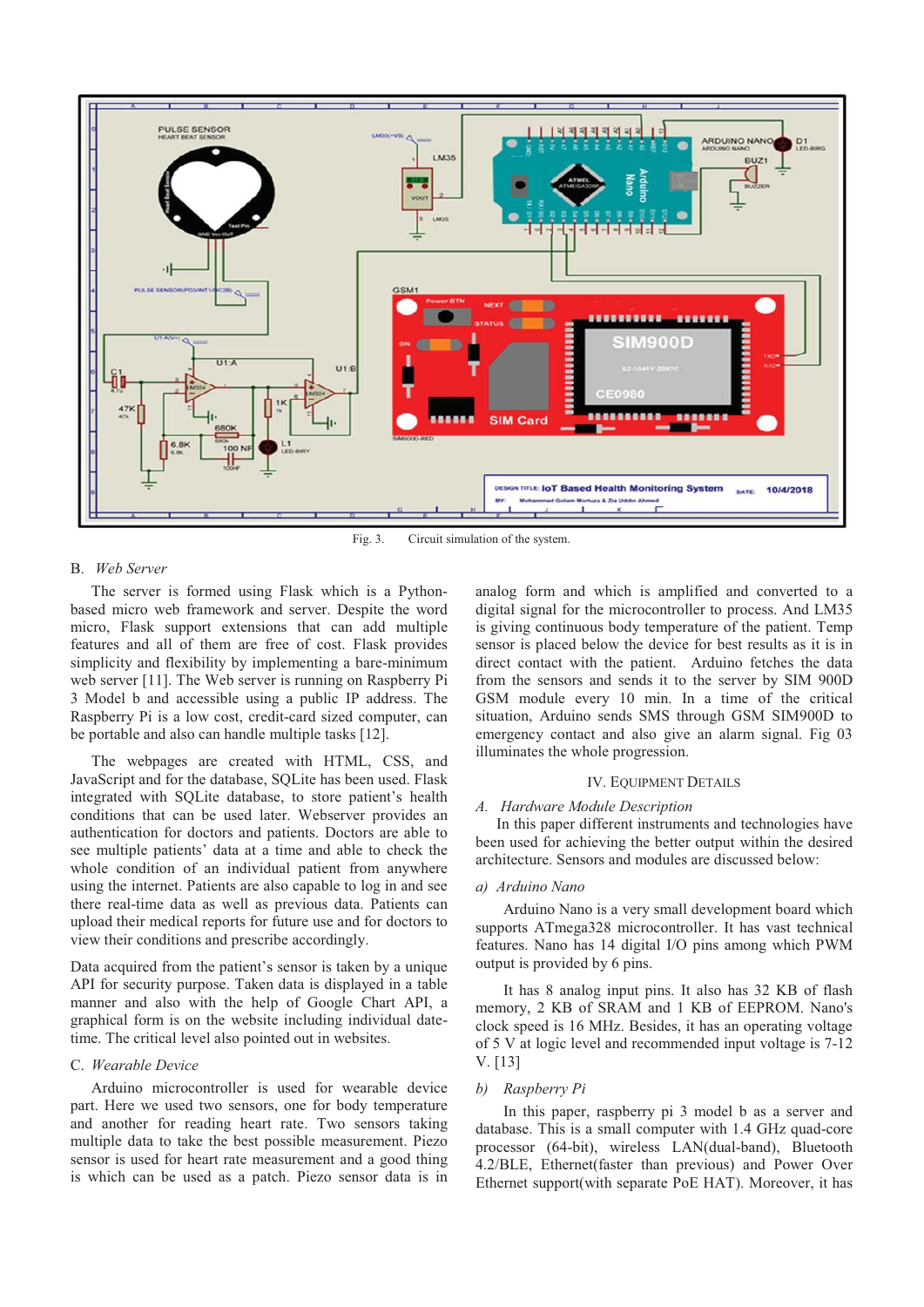1 GB ram, 40 extended GPIO pins, 4 USB 2.0 ports 4 pole stereo output port. [14]

## *c) LM35 Temperature Sensor*

It is a temperature sensing device that senses temperature and gives a voltage output linearly proportional to the celcius (centigrade) temparature. It has a range of -55o to  $150^{\circ}$  and it's scale factor is  $10 \text{ mV}$ <sup>o</sup>C. [16]

# *d) GSM SIM900D*

SIM900a module is a breakout board with Quadband(850/900/1800/1900 MHz)/Dual-band(900/1900 MHz) GSM/GPRS module.It communicates with controller through AT commands. It consumes very low power, at sleep mode it consumes 1.5 A current. It operates soundly at -40°C to +85°C temperature. Module [17]

# *e) Piezoelectric Sensor*

Piezo electric sensor is a device which converts pressure, temperature or force to electrical charge. Piezo is a Greek word that means 'press' [18]. The change is electrical charge across the sensor due to blood flow in artery and veins is being calculated by microcontroller to determine human heart rate. [18]

# V. PERFORMANCE MEASUREMENTS

First of all our wearable device containing both heart rate and temperature sensors are being attached with patient's body. After the setup of the device in patient's body, the microcontroller will begin to measure the data and it will send the final data to the server. Fig 04 shows the implemented wearable device in patient's hand.



Fig. 4. Wearable device at patient's hand

Figure 05 illustrates the login page for doctor and patients. Both doctor and patients have individual username and password for login. Only doctors are able to see all the patients they are assigned to.



Figure 06 shows displaying of multiple patients realtime data to an authorized and specialized doctor. By clicking on the patient id doctors will able to see the whole data described in figure 06

|              | <b>Patient List</b>     | <b>Body Tempareture</b> | <b>Heart BPM</b>  |
|--------------|-------------------------|-------------------------|-------------------|
| Patient001:  | <b>Normal Condition</b> | 99 <sup>°</sup>         | 79 bit per minute |
| Patient002 : | <b>Normal Condition</b> | 99 <sup>°</sup> f       | 83 bit per minute |

Fig. 6. Multiple Patients real-time data (Doctors view)

Figure 07 shows the all-time data of a single patient in a table manner. At the bottom an option for both doctors and patients is given to upload their ECG/Blood Group or any kinds of laboratory reports for better analysis of patient's conditions.

| <b>Patient001 Health History</b>                                                                                                                                     |                    |                      |  |  |  |
|----------------------------------------------------------------------------------------------------------------------------------------------------------------------|--------------------|----------------------|--|--|--|
| Date&Time                                                                                                                                                            | <b>Tempareture</b> | <b>Heart Rate</b>    |  |  |  |
| 2018-07-23 23:12:31                                                                                                                                                  | 98.00 °F           | 82.00 bit per minute |  |  |  |
| 2018-07-23 23:15:01                                                                                                                                                  | 99.00 °F           | 80.00 bit per minute |  |  |  |
| 2018-07-23 23:17:31                                                                                                                                                  | 98.00 °F           | 81.00 bit per minute |  |  |  |
| 2018-07-23 23:20:01                                                                                                                                                  | 98.00 °F           | 79.00 bit per minute |  |  |  |
| Click Here for charting.<br><b>Upload Laboratory Reports</b><br>Choose File No file chosen<br>Upload<br><b>Uploaded Reports</b><br>Click on the image to enlarge it. |                    |                      |  |  |  |

Fig. 7. Individual Patient health history and reports

Figure 08 clarifies temperature and bpm including their time and data using graphical form. Figure 9 shows the alert message sent to patient's emergency contact number to minimize patient's health risk. At the same time buzzer also gives a sound signal to a nearby person to help the patient.



Fig. 8. Graphical representation of patient's health data